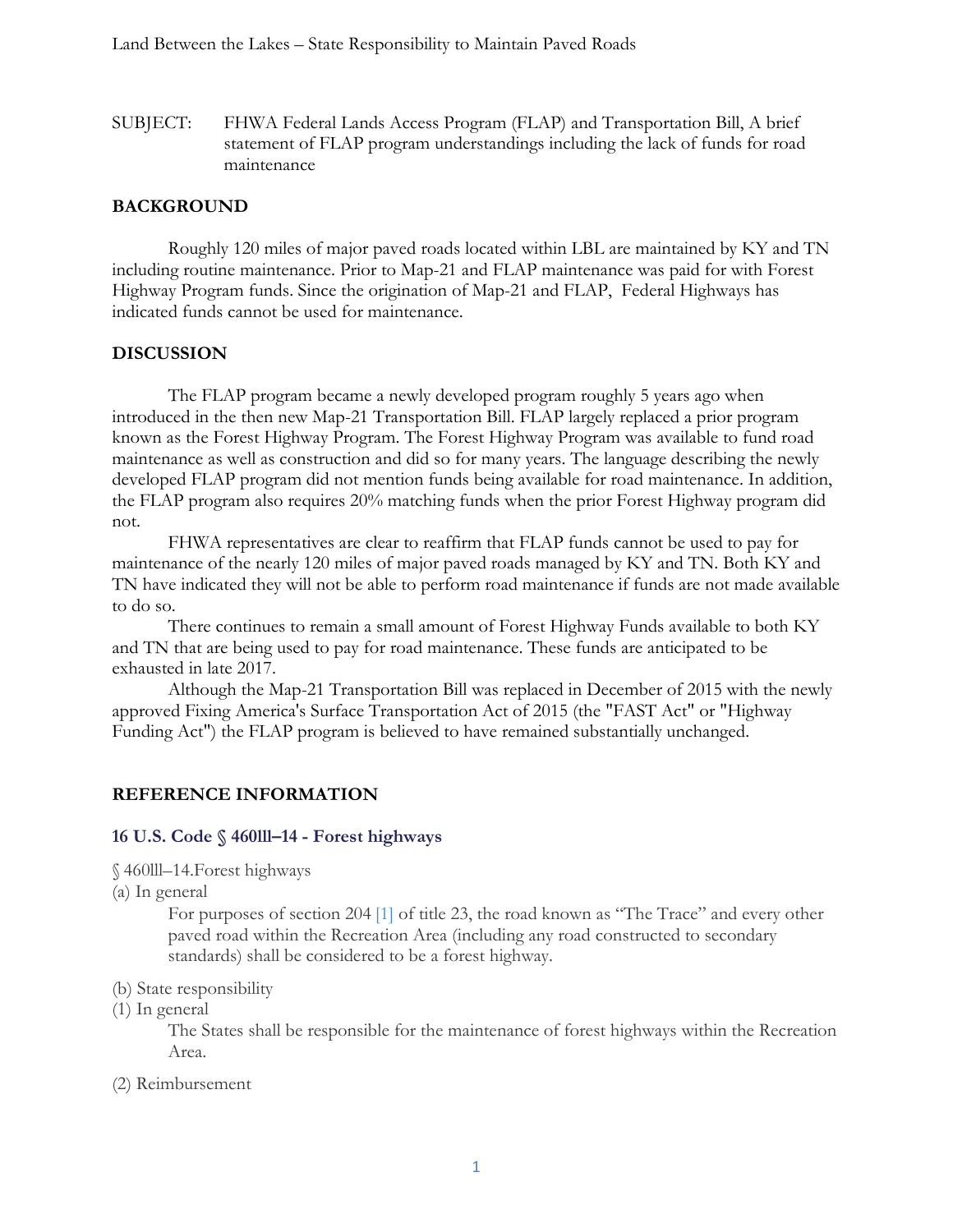To the maximum extent provided by law, from funds appropriated to the Department of Transportation and available for purposes of highway construction and maintenance, the Secretary of Transportation shall reimburse the States for all or a portion of the costs of maintenance of forest highways in the Recreation Area.

[\(Pub. L. 105–277, div. A, §](http://www.gpo.gov/fdsys/pkg/PLAW-105publ277/html/PLAW-105publ277.htm) 101(e) [title V, § 514], Oct. 21, 1998, [112 Stat. 2681–231,](http://uscode.house.gov/statviewer.htm?volume=112&page=2681-231) 2681–313.)

# **Public Law No: 109-59 (08/10/2005) SAFE, ACCOUNTABLE, FLEXIBLE, EFFICIENT TRANSPORTATION EQUITY ACT: A**

### **LEGACY FOR USERS SEC. 1119. FEDERAL LANDS HIGHWAYS.**

(m) Forest Highways.--Of the amounts made available for public lands highways under section 1101--

 (1) not to exceed \$20,000,000 per fiscal year may be used for the maintenance of forest highways;

 (2) not to exceed \$1,000,000 per fiscal year may be used for signage identifying public hunting and fishing access; and

 (3) not to exceed \$10,000,000 per fiscal year shall be used by the Secretary of Agriculture to pay the costs of facilitating the passage of aquatic species beneath roads in the National Forest System, including the costs of constructing, maintaining, replacing, or removing culverts and bridges, as appropriate.

## **Section 204 of the MAP-21 legislation states what the funds can be used for.**

It will pay for **Preventive Maintenance** but does not list **Routine Maintenance**.

**Eligible activities** - preventive maintenance is the maximum extent listed as eligible on transportation facilities that are located on or adjacent to, or that provide access to, Federal land. The MAP-21 legislation for FLAP (Section 204) does not allow for routine maintenance such as roadside mowing. Routine maintenance is defined as "Maintenance work that is planned and performed on a routine basis to maintain and preserve the condition of the highway system or to respond to specific conditions and events that restore the highway system to an adequate level of service."

Here is an excerpt from Section 204 of the legislation outlining the eligible activities under FLAP. The legislation can be found at [http://www.gpo.gov/fdsys/pkg/BILLS-](http://www.gpo.gov/fdsys/pkg/BILLS-112hr4348enr/pdf/BILLS-112hr4348enr.pdf)[112hr4348enr/pdf/BILLS-112hr4348enr.pdf.](http://www.gpo.gov/fdsys/pkg/BILLS-112hr4348enr/pdf/BILLS-112hr4348enr.pdf)

## **''§ 204. Federal lands access program**

''(a) USE OF FUNDS.—

''(1) IN GENERAL.—Funds made available under the Federal lands access program shall be used by the Secretary of Transportation and the Secretary of the appropriate Federal land management agency to pay the cost of